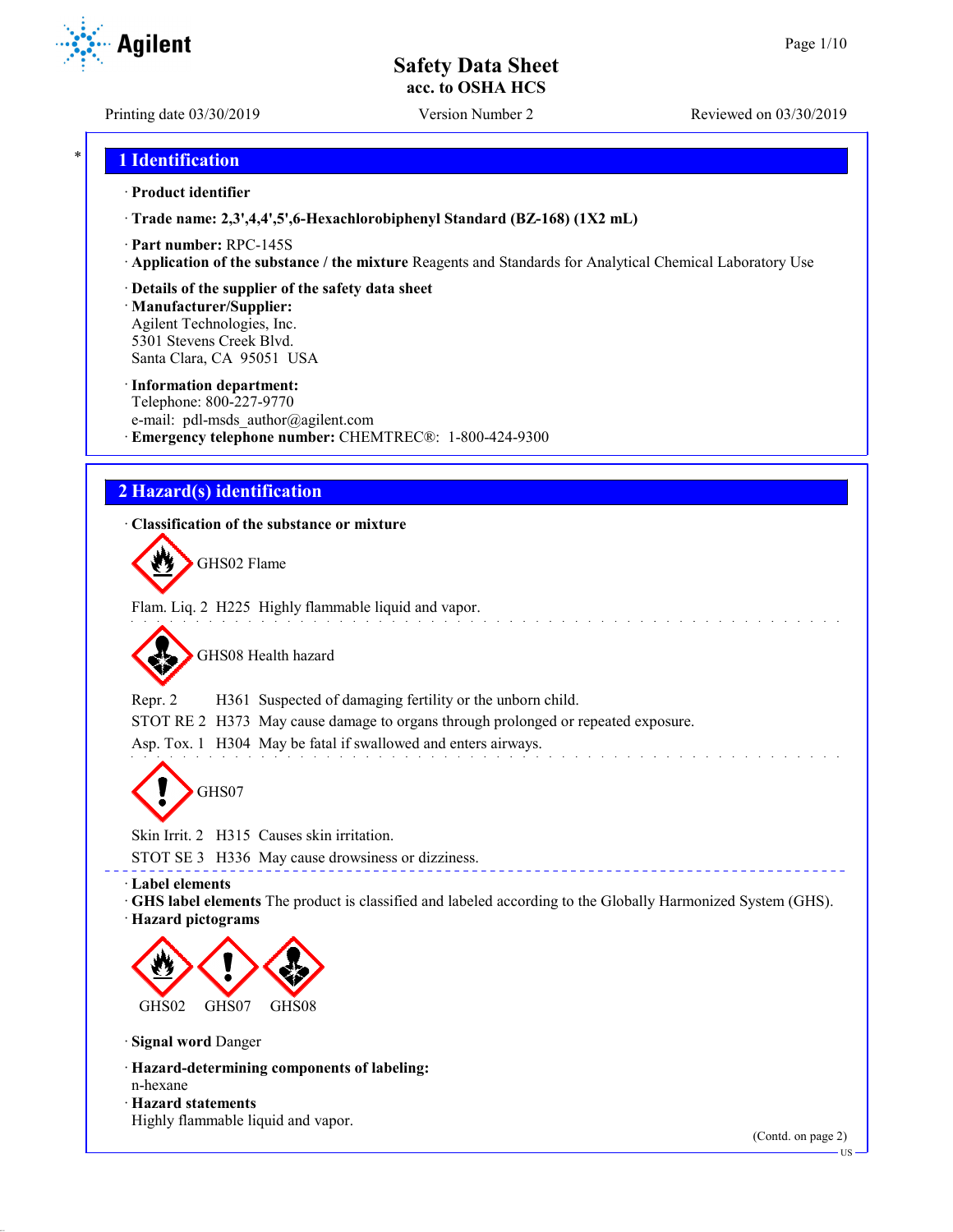Printing date 03/30/2019 Version Number 2 Reviewed on 03/30/2019

(Contd. on page 3)

### **Trade name: 2,3',4,4',5',6-Hexachlorobiphenyl Standard (BZ-168) (1X2 mL)**

(Contd. of page 1) Causes skin irritation. Suspected of damaging fertility or the unborn child. May cause drowsiness or dizziness. May cause damage to organs through prolonged or repeated exposure. May be fatal if swallowed and enters airways. · **Precautionary statements** Obtain special instructions before use. Do not handle until all safety precautions have been read and understood. Keep away from heat/sparks/open flames/hot surfaces. - No smoking. Ground/bond container and receiving equipment. Use explosion-proof electrical/ventilating/lighting/equipment. Use only non-sparking tools. Take precautionary measures against static discharge. Do not breathe dust/fume/gas/mist/vapors/spray. Wash thoroughly after handling. Use only outdoors or in a well-ventilated area. Wear protective gloves/protective clothing/eye protection/face protection. If swallowed: Immediately call a poison center/doctor. Specific treatment (see on this label). Do NOT induce vomiting. If on skin (or hair): Take off immediately all contaminated clothing. Rinse skin with water/shower. IF INHALED: Remove person to fresh air and keep comfortable for breathing. IF exposed or concerned: Get medical advice/attention. Call a poison center/doctor if you feel unwell. Get medical advice/attention if you feel unwell. Take off contaminated clothing and wash it before reuse. If skin irritation occurs: Get medical advice/attention. In case of fire: Use for extinction: CO2, powder or water spray. Store in a well-ventilated place. Keep container tightly closed. Store in a well-ventilated place. Keep cool. Store locked up. Dispose of contents/container in accordance with local/regional/national/international regulations. · **Classification system:** · **NFPA ratings (scale 0 - 4)** 1 3  $\overline{0}$  $Health = 1$ Fire  $= 3$ Reactivity  $= 0$ · **HMIS-ratings (scale 0 - 4)** HEALTH FIRE REACTIVITY  $\boxed{0}$  Reactivity = 0  $\frac{1}{\Box}$  Health = 1  $3$  Fire = 3 · **Other hazards** · **Results of PBT and vPvB assessment** · **PBT:** Not applicable. · **vPvB:** Not applicable. US

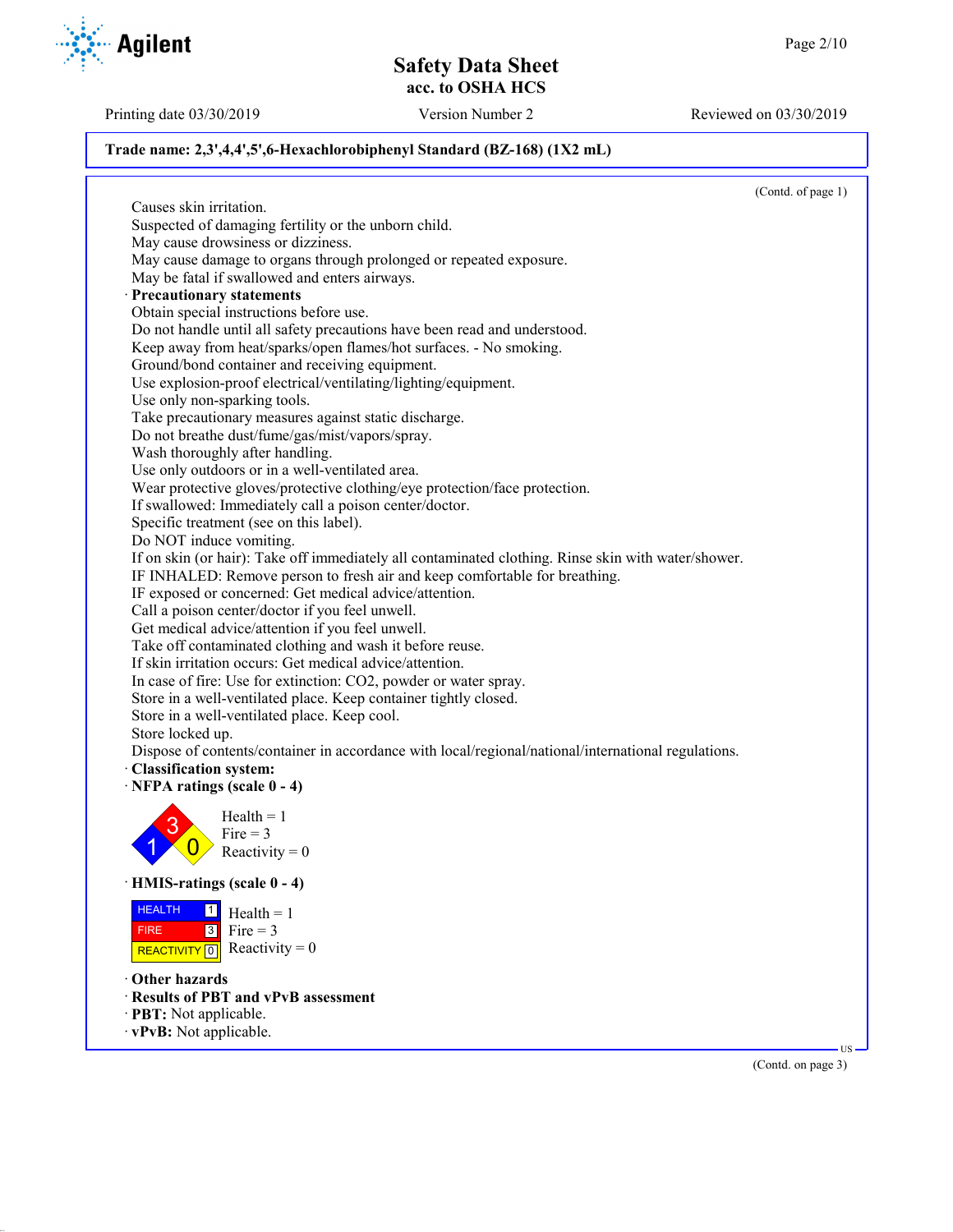#### **Trade name: 2,3',4,4',5',6-Hexachlorobiphenyl Standard (BZ-168) (1X2 mL)**

(Contd. of page 2)

## **3 Composition/information on ingredients**

· **Chemical characterization: Mixtures**

· **Description:** Mixture of the substances listed below with nonhazardous additions.

#### · **Dangerous components:**

110-54-3 n-hexane 99.985%

## **4 First-aid measures**

#### · **Description of first aid measures**

· **General information:**

Immediately remove any clothing soiled by the product.

Symptoms of poisoning may even occur after several hours; therefore medical observation for at least 48 hours after the accident.

- · **After inhalation:** In case of unconsciousness place patient stably in side position for transportation.
- · **After skin contact:** Immediately wash with water and soap and rinse thoroughly.
- · **After eye contact:** Rinse opened eye for several minutes under running water.
- · **After swallowing:** If symptoms persist consult doctor.
- · **Information for doctor:**
- · **Most important symptoms and effects, both acute and delayed** No further relevant information available.
- · **Indication of any immediate medical attention and special treatment needed**
- No further relevant information available.

#### **5 Fire-fighting measures**

- · **Extinguishing media**
- · **Suitable extinguishing agents:**
- CO2, extinguishing powder or water spray. Fight larger fires with water spray or alcohol resistant foam.
- · **For safety reasons unsuitable extinguishing agents:** Water with full jet
- · **Special hazards arising from the substance or mixture**
- During heating or in case of fire poisonous gases are produced.
- · **Advice for firefighters**
- · **Protective equipment:** Mouth respiratory protective device.

# **6 Accidental release measures**

· **Personal precautions, protective equipment and emergency procedures** Mount respiratory protective device. Wear protective equipment. Keep unprotected persons away. · **Environmental precautions:** Do not allow to enter sewers/ surface or ground water. · **Methods and material for containment and cleaning up:** Absorb with liquid-binding material (sand, diatomite, acid binders, universal binders, sawdust). Dispose contaminated material as waste according to item 13. Ensure adequate ventilation. **Reference to other sections** See Section 7 for information on safe handling.

- See Section 8 for information on personal protection equipment.
- See Section 13 for disposal information.

(Contd. on page 4)

US



Printing date 03/30/2019 Version Number 2 Reviewed on 03/30/2019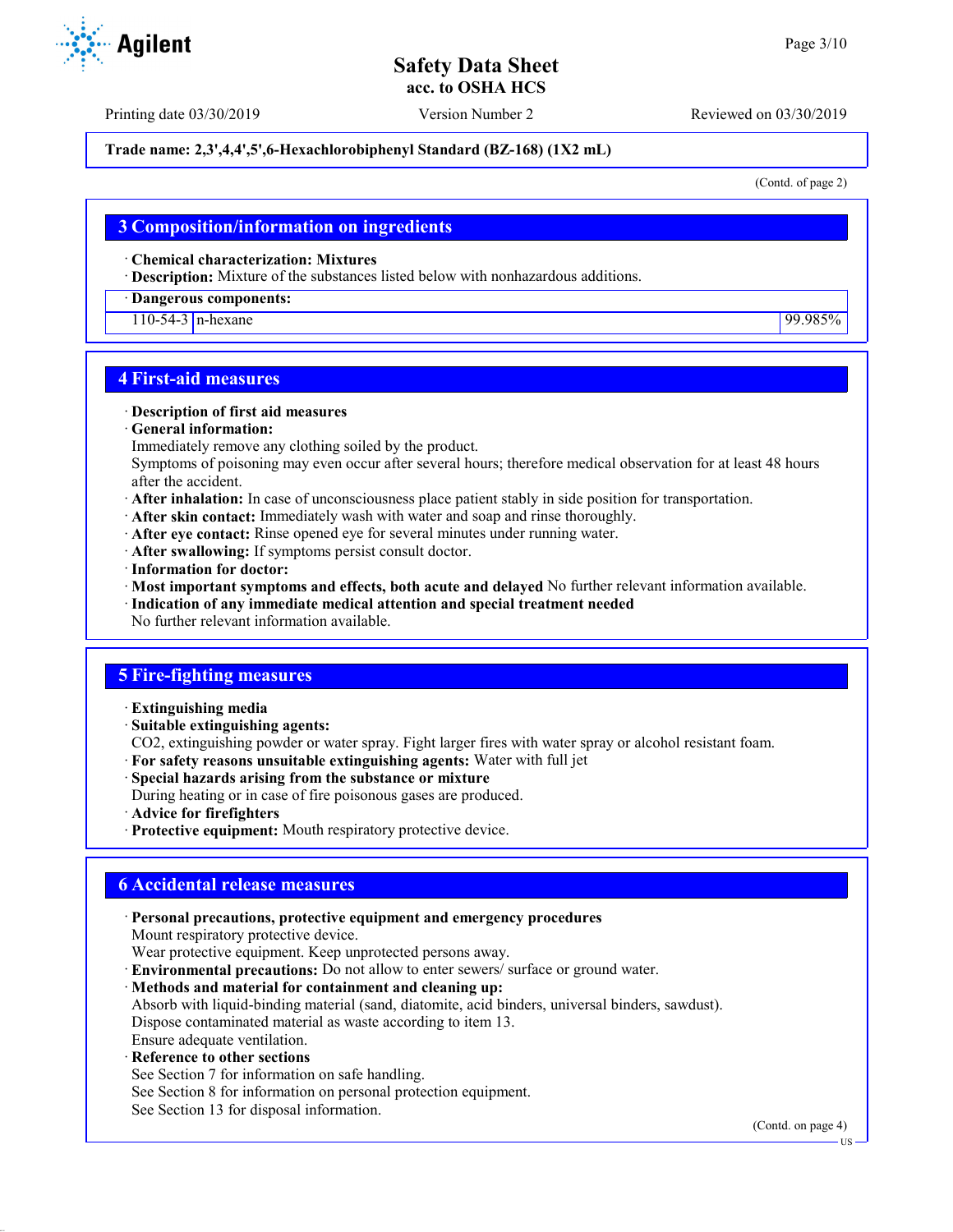Printing date 03/30/2019 Version Number 2 Reviewed on 03/30/2019

**Trade name: 2,3',4,4',5',6-Hexachlorobiphenyl Standard (BZ-168) (1X2 mL)**

(Contd. of page 3)

## · **Protective Action Criteria for Chemicals**

· **PAC-1:** 110-54-3 n-hexane 260 ppm

· **PAC-2:**

110-54-3 n-hexane 2900\* ppm

· **PAC-3:**

110-54-3 n-hexane 8600<sup>\*\*</sup> ppm

# **7 Handling and storage**

#### · **Handling:**

- · **Precautions for safe handling**
- Ensure good ventilation/exhaustion at the workplace.

Open and handle receptacle with care.

Prevent formation of aerosols.

· **Information about protection against explosions and fires:** Keep ignition sources away - Do not smoke. Protect against electrostatic charges. Keep respiratory protective device available.

- · **Conditions for safe storage, including any incompatibilities**
- · **Storage:**
- · **Requirements to be met by storerooms and receptacles:** Store in a cool location.
- · **Information about storage in one common storage facility:** Not required.
- Further information about storage conditions:

Keep receptacle tightly sealed.

Store in cool, dry conditions in well sealed receptacles.

**Specific end use(s)** No further relevant information available.

## \* **8 Exposure controls/personal protection**

· **Additional information about design of technical systems:** No further data; see item 7.

#### · **Control parameters**

· **Components with limit values that require monitoring at the workplace:**

#### **110-54-3 n-hexane**

PEL Long-term value: 1800 mg/m<sup>3</sup>, 500 ppm

- REL Long-term value:  $180 \text{ mg/m}^3$ , 50 ppm
- TLV Long-term value:  $176 \text{ mg/m}^3$ , 50 ppm Skin; BEI

## · **Ingredients with biological limit values:**

# **110-54-3 n-hexane**

## $BEI$  0.4 mg/L

Medium: urine

Time: end of shift at end of workweek

Parameter: 2.5-Hexanedione without hydrolysis

· **Additional information:** The lists that were valid during the creation were used as basis.

(Contd. on page 5)





US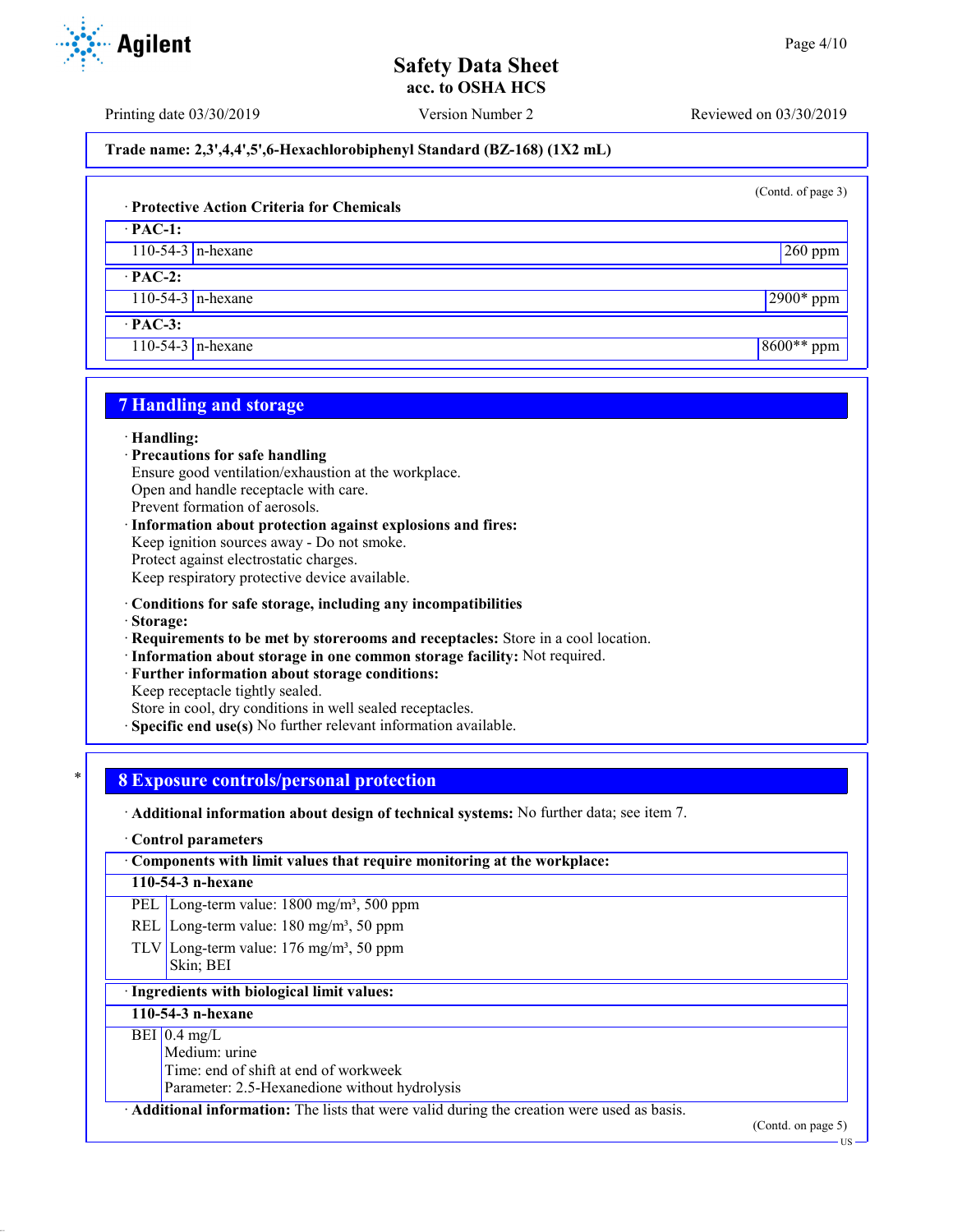Printing date 03/30/2019 Version Number 2 Reviewed on 03/30/2019

### **Trade name: 2,3',4,4',5',6-Hexachlorobiphenyl Standard (BZ-168) (1X2 mL)**

(Contd. of page 4)

· **Exposure controls** · **Personal protective equipment:** · **General protective and hygienic measures:** Keep away from foodstuffs, beverages and feed. Immediately remove all soiled and contaminated clothing. Wash hands before breaks and at the end of work. Store protective clothing separately. Avoid contact with the skin. Avoid contact with the eyes and skin. · **Breathing equipment:** When used as intended with Agilent instruments, the use of the product under normal laboratory conditions and with standard practices does not result in significant airborne exposures and therefore respiratory protection is not needed. Under an emergency condition where a respirator is deemed necessary, use a NIOSH or equivalent approved device/equipment with appropriate organic or acid gas cartridge. · **Protection of hands:** Although not recommended for constant contact with the chemicals or for clean-up, nitrile gloves 11-13 mil thickness are recommended for normal use. The breakthrough time is 1 hr. For cleaning a spill where there is direct contact of the chemical, butyl rubber gloves are recommended 12-15 mil thickness with breakthrough times exceeding 4 hrs. Supplier recommendations should be followed. · **Material of gloves** For normal use: nitrile rubber, 11-13 mil thickness For direct contact with the chemical: butyl rubber, 12-15 mil thickness · **Penetration time of glove material** For normal use: nitrile rubber: 1 hour For direct contact with the chemical: butyl rubber: >4 hours Eye protection: Tightly sealed goggles **9 Physical and chemical properties** · **Information on basic physical and chemical properties** · **General Information** · **Appearance:** Form: Fluid **Color:** Colorless **· Odor:** Characteristic Characteristic Characteristic Characteristic Characteristic Characteristic Characteristic Characteristic Characteristic Characteristic Characteristic Characteristic Characteristic Characteristic Ch **· Odor threshold: PH-value:** Not determined. · **Change in condition Melting point/Melting range:**  $-95 \degree C (-139 \degree F)$ **Boiling point/Boiling range:** 69 °C (156.2 °F)  $\cdot$  **Flash point:**  $-22 \degree C (-7.6 \degree F)$ **Flammability (solid, gaseous):** Not applicable. (Contd. on page 6) US

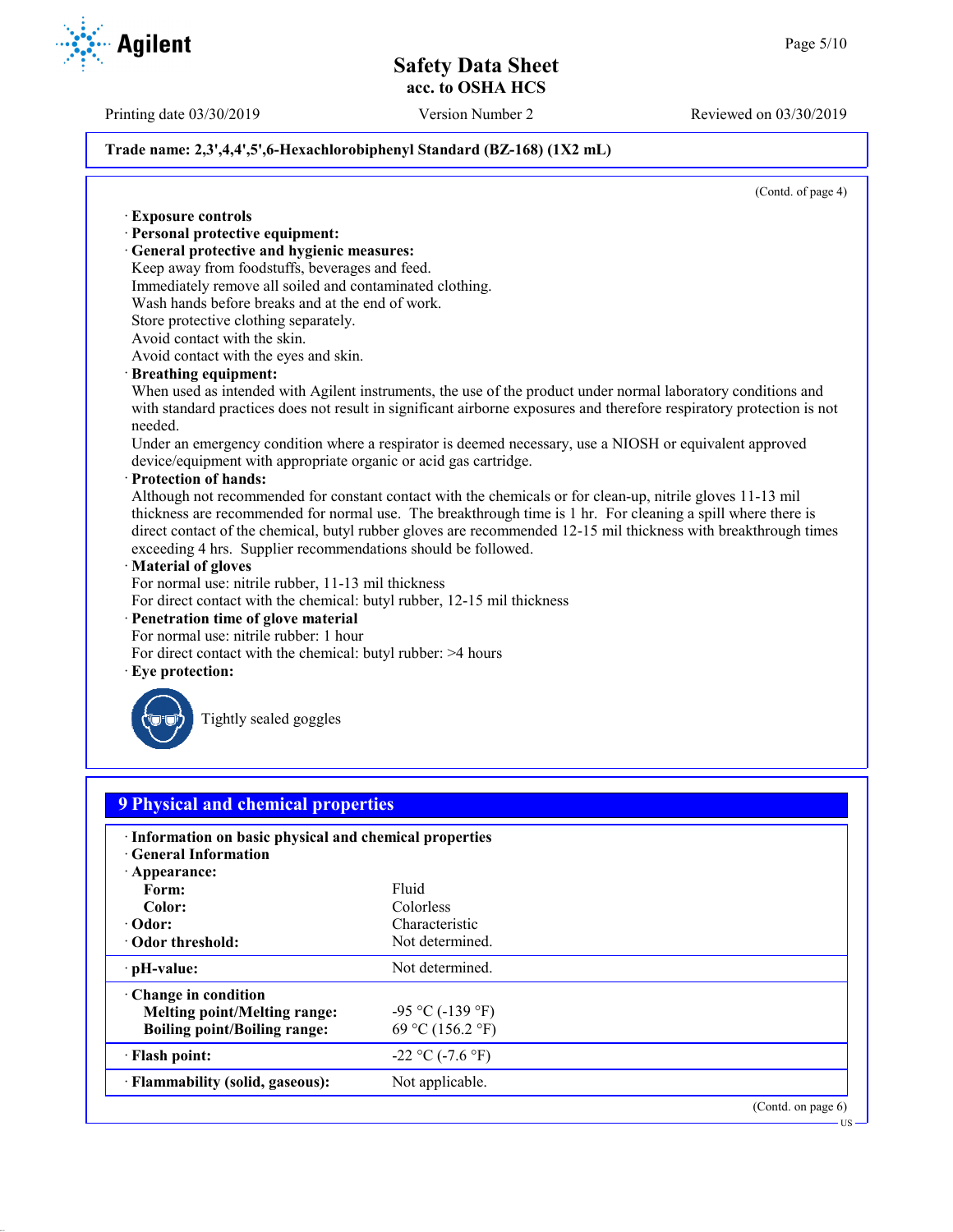Printing date 03/30/2019 Version Number 2 Reviewed on 03/30/2019

### **Trade name: 2,3',4,4',5',6-Hexachlorobiphenyl Standard (BZ-168) (1X2 mL)**

|                                                            | (Contd. of page 5)                                                                            |
|------------------------------------------------------------|-----------------------------------------------------------------------------------------------|
| · Ignition temperature:                                    | 240 °C (464 °F)                                                                               |
| · Decomposition temperature:                               | Not determined.                                                                               |
| · Auto igniting:                                           | Product is not selfigniting.                                                                  |
| Danger of explosion:                                       | Product is not explosive. However, formation of explosive air/vapor<br>mixtures are possible. |
| <b>Explosion limits:</b>                                   |                                                                                               |
| Lower:                                                     | $1.2$ Vol $%$                                                                                 |
| <b>Upper:</b>                                              | $7.4$ Vol $%$                                                                                 |
| $\cdot$ Vapor pressure at 20 °C (68 °F):                   | 110 hPa (82.5 mm Hg)                                                                          |
| Density at 20 °C (68 °F):                                  | $0.7$ g/cm <sup>3</sup> (5.8415 lbs/gal)                                                      |
| · Relative density                                         | Not determined.                                                                               |
| · Vapor density                                            | Not determined.                                                                               |
| · Evaporation rate                                         | Not determined.                                                                               |
| Solubility in / Miscibility with                           |                                                                                               |
| Water at 20 $^{\circ}$ C (68 $^{\circ}$ F):                | $0.1$ g/l                                                                                     |
| · Partition coefficient (n-octanol/water): Not determined. |                                                                                               |
| · Viscosity:                                               |                                                                                               |
| Dynamic:                                                   | Not determined.                                                                               |
| Kinematic:                                                 | Not determined.                                                                               |
| Solvent content:                                           |                                                                                               |
| <b>Organic solvents:</b>                                   | $100.0\%$                                                                                     |
| <b>VOC</b> content:                                        | 99.98%                                                                                        |
|                                                            | 999.8 g/l / 8.34 lb/gal                                                                       |
| • Other information                                        | No further relevant information available.                                                    |

# **10 Stability and reactivity**

· **Reactivity** No further relevant information available.

· **Chemical stability**

- · **Thermal decomposition / conditions to be avoided:** No decomposition if used according to specifications.
- · **Possibility of hazardous reactions** No dangerous reactions known.
- · **Conditions to avoid** No further relevant information available.
- · **Incompatible materials:** No further relevant information available.
- · **Hazardous decomposition products:** No dangerous decomposition products known.

# **11 Toxicological information**

· **Information on toxicological effects**

· **Acute toxicity:**

· **LD/LC50 values that are relevant for classification:**

**ATE (Acute Toxicity Estimate)**

Oral LD50 5,001 mg/kg (rat)

Dermal LD50 3,000 mg/kg (rabbit)

(Contd. on page 7)

US

**Agilent**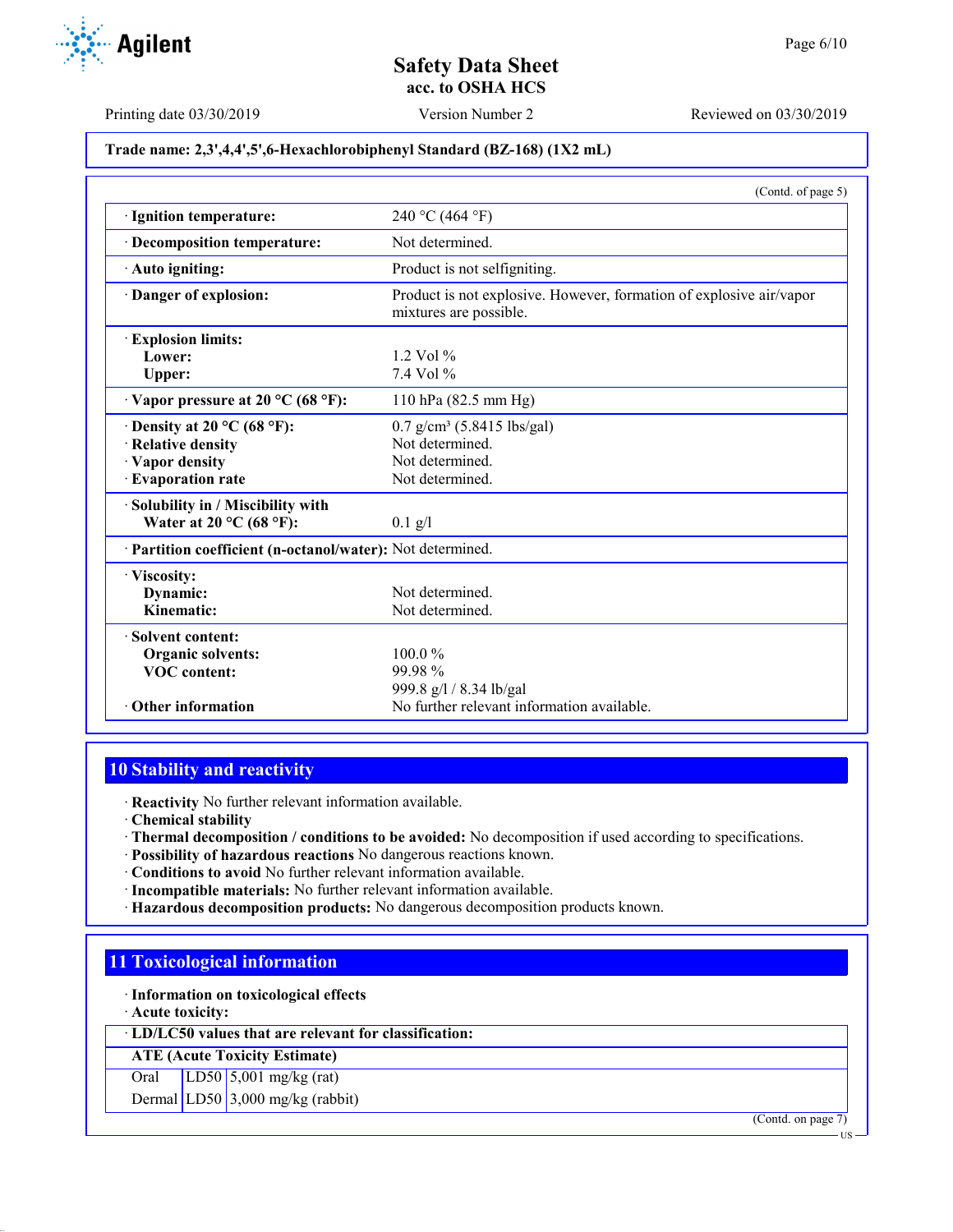Printing date 03/30/2019 Version Number 2 Reviewed on 03/30/2019

# **Trade name: 2,3',4,4',5',6-Hexachlorobiphenyl Standard (BZ-168) (1X2 mL)**

(Contd. of page 6)

### **110-54-3 n-hexane**

Oral LD50 5,000 mg/kg (rat)

Dermal LD50 3,000 mg/kg (rabbit)

#### · **Primary irritant effect:**

· **on the skin:** Irritant to skin and mucous membranes.

· **on the eye:** No irritating effect.

· **Sensitization:** No sensitizing effects known.

· **Additional toxicological information:**

The product shows the following dangers according to internally approved calculation methods for preparations: Irritant

#### · **Carcinogenic categories**

· **IARC (International Agency for Research on Cancer)**

None of the ingredients is listed.

#### · **NTP (National Toxicology Program)**

None of the ingredients is listed.

#### · **OSHA-Ca (Occupational Safety & Health Administration)**

None of the ingredients is listed.

# **12 Ecological information**

- · **Toxicity**
- · **Aquatic toxicity:** No further relevant information available.
- · **Persistence and degradability** No further relevant information available.
- · **Behavior in environmental systems:**
- · **Bioaccumulative potential** No further relevant information available.
- · **Mobility in soil** No further relevant information available.
- · **Additional ecological information:**
- · **General notes:**
- Water hazard class 2 (Self-assessment): hazardous for water
- Do not allow product to reach ground water, water course or sewage system.

Danger to drinking water if even small quantities leak into the ground.

- · **Results of PBT and vPvB assessment**
- · **PBT:** Not applicable.
- · **vPvB:** Not applicable.
- · **Other adverse effects** No further relevant information available.

# **13 Disposal considerations**

- · **Waste treatment methods**
- · **Recommendation:**

Must not be disposed of together with household garbage. Do not allow product to reach sewage system.

- · **Uncleaned packagings:**
- · **Recommendation:** Disposal must be made according to official regulations.

(Contd. on page 8)

US

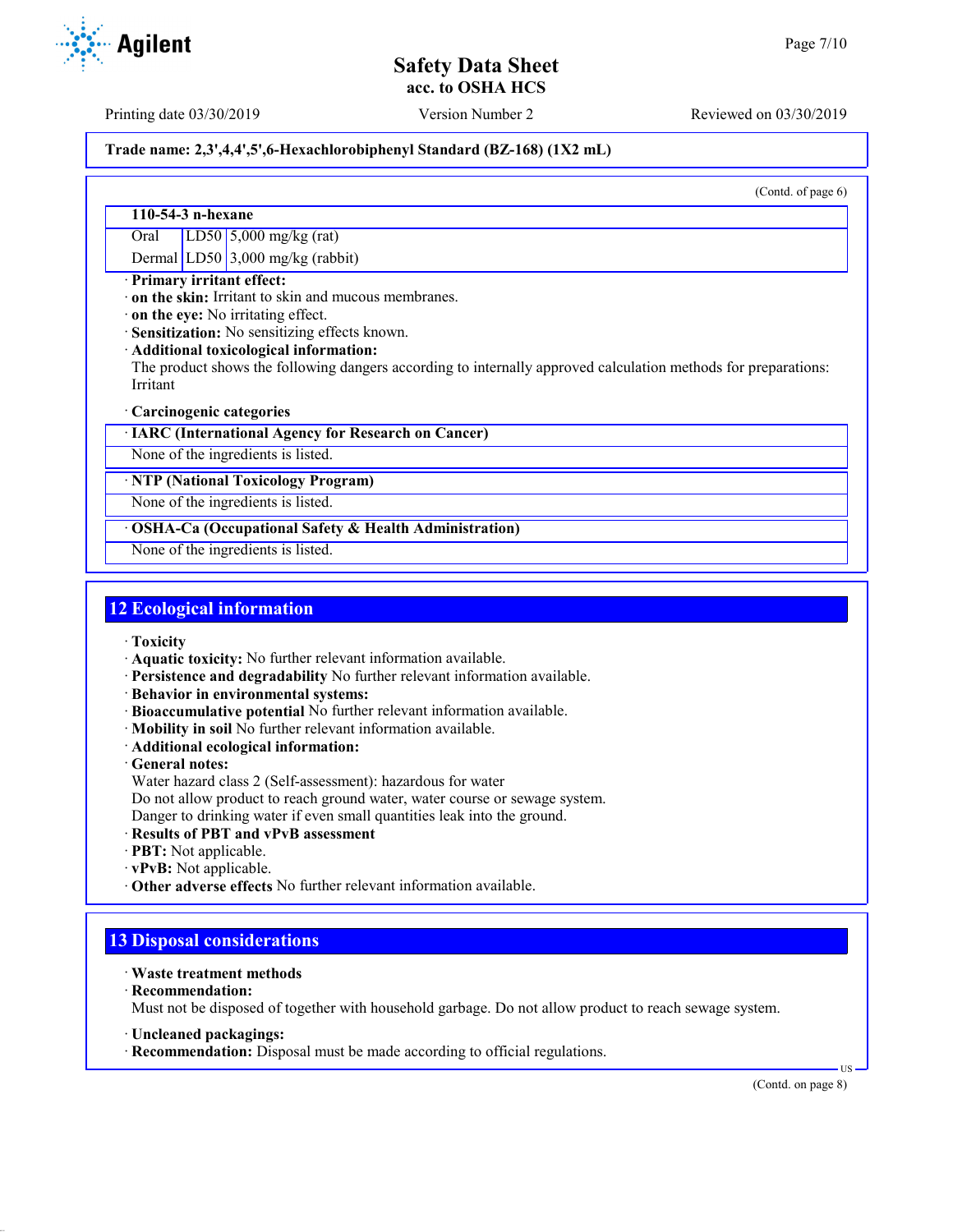Printing date 03/30/2019 Version Number 2 Reviewed on 03/30/2019

# **Trade name: 2,3',4,4',5',6-Hexachlorobiphenyl Standard (BZ-168) (1X2 mL)**

(Contd. of page 7)

| · UN-Number<br>· DOT, IMDG, IATA                                                  | <b>UN1208</b>                                                                                         |
|-----------------------------------------------------------------------------------|-------------------------------------------------------------------------------------------------------|
|                                                                                   |                                                                                                       |
| · UN proper shipping name                                                         |                                                                                                       |
| $\cdot$ DOT                                                                       | Hexanes mixture                                                                                       |
| $\cdot$ IMDG<br>$\cdot$ IATA                                                      | HEXANES mixture, MARINE POLLUTANT<br><b>HEXANES</b> mixture                                           |
|                                                                                   |                                                                                                       |
| Transport hazard class(es)                                                        |                                                                                                       |
| DOT, IATA                                                                         |                                                                                                       |
|                                                                                   |                                                                                                       |
| · Class                                                                           | 3 Flammable liquids                                                                                   |
| · Label                                                                           | 3                                                                                                     |
| · IMDG                                                                            |                                                                                                       |
| · Class                                                                           | 3 Flammable liquids                                                                                   |
| · Label                                                                           | 3                                                                                                     |
| · Packing group<br>DOT, IMDG, IATA                                                | $\mathbf{I}$                                                                                          |
| <b>Environmental hazards:</b>                                                     | Product contains environmentally hazardous substances:<br>2,3',4,4',5',6-hexachlorobiphenyl, n-hexane |
| · Marine pollutant:                                                               | Symbol (fish and tree)                                                                                |
| Special precautions for user                                                      | Warning: Flammable liquids                                                                            |
| Danger code (Kemler):                                                             | 33                                                                                                    |
| <b>EMS Number:</b>                                                                | $F-E, S-D$                                                                                            |
| · Stowage Category                                                                | Е                                                                                                     |
| Transport in bulk according to Annex II of<br><b>MARPOL73/78 and the IBC Code</b> | Not applicable.                                                                                       |
| · Transport/Additional information:                                               |                                                                                                       |
| $\cdot$ DOT                                                                       |                                                                                                       |
| <b>Quantity limitations</b>                                                       | On passenger aircraft/rail: 5 L<br>On cargo aircraft only: 60 L                                       |
| · IMDG                                                                            |                                                                                                       |
| · Limited quantities (LQ)                                                         | 1L                                                                                                    |
| <b>Excepted quantities (EQ)</b>                                                   | Code: E2                                                                                              |
|                                                                                   | Maximum net quantity per inner packaging: 30 ml                                                       |
|                                                                                   | Maximum net quantity per outer packaging: 500 ml                                                      |

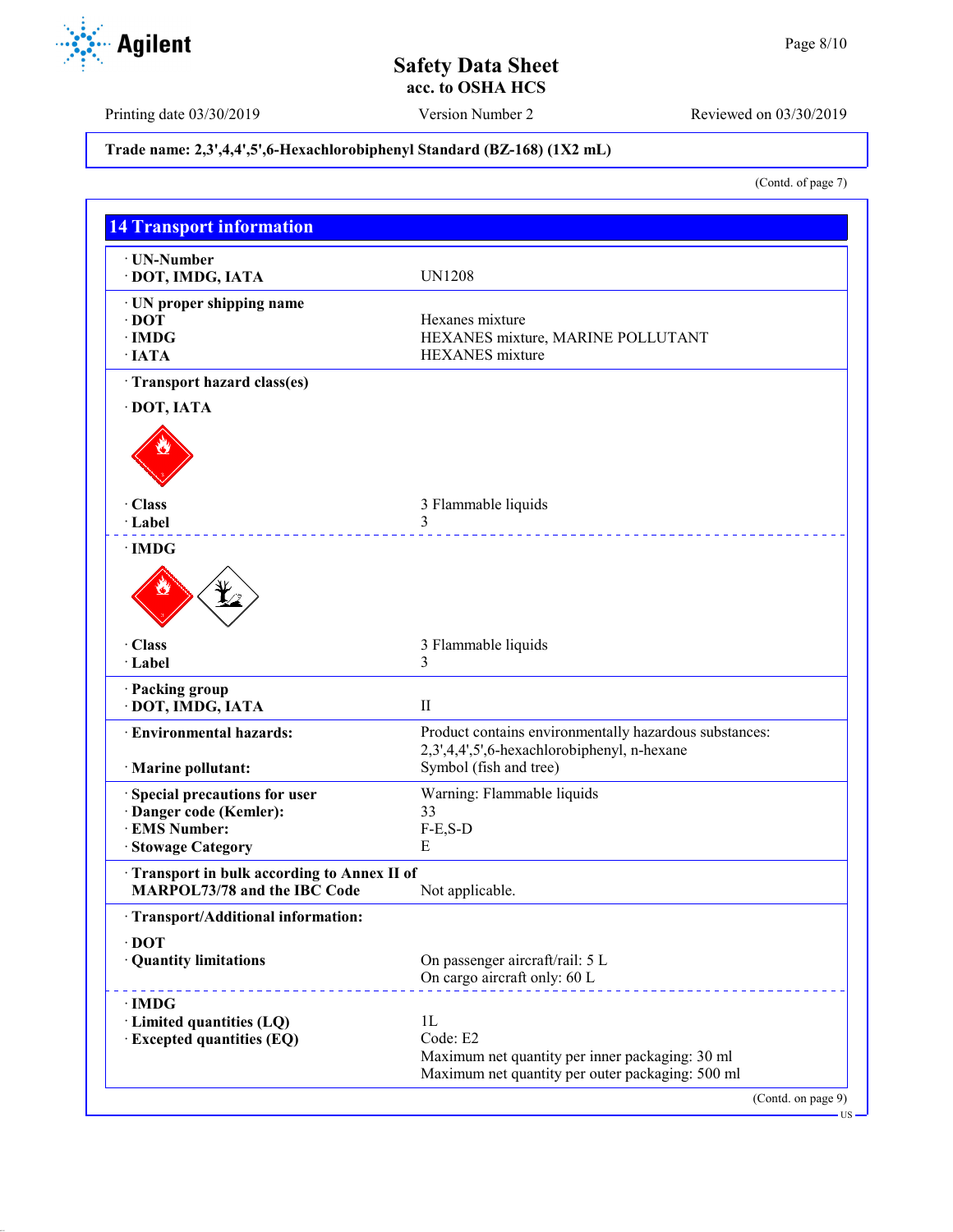Printing date 03/30/2019 Version Number 2 Reviewed on 03/30/2019

**Trade name: 2,3',4,4',5',6-Hexachlorobiphenyl Standard (BZ-168) (1X2 mL)**

· **UN "Model Regulation":** UN 1208 HEXANES MIXTURE, 3, II, ENVIRONMENTALLY HAZARDOUS

# **15 Regulatory information**

· **Safety, health and environmental regulations/legislation specific for the substance or mixture** · **Sara**

· **Section 355 (extremely hazardous substances):**

None of the ingredients is listed.

· **Section 313 (Specific toxic chemical listings):**

110-54-3  $n$ -hexane

· **TSCA (Toxic Substances Control Act):**

110-54-3 n-hexane

· **Proposition 65**

· **Chemicals known to cause cancer:**

None of the ingredients is listed.

· **Chemicals known to cause reproductive toxicity for females:**

None of the ingredients is listed.

· **Chemicals known to cause reproductive toxicity for males:**

110-54-3 n-hexane

· **Chemicals known to cause developmental toxicity:**

None of the ingredients is listed.

· **Carcinogenic categories**

· **EPA (Environmental Protection Agency)**

 $110-54-3$  n-hexane III

· **TLV (Threshold Limit Value established by ACGIH)**

None of the ingredients is listed.

· **NIOSH-Ca (National Institute for Occupational Safety and Health)**

None of the ingredients is listed.

· **Chemical safety assessment:** A Chemical Safety Assessment has not been carried out.

# **16 Other information**

The information contained in this document is based on Agilent's state of knowledge at the time of preparation. No warranty as to its accurateness, completeness or suitability for a particular purpose is expressed or implied.

· **Department issuing SDS:** Document Control / Regulatory

- · **Contact:** regulatory@ultrasci.com
- · **Date of preparation / last revision** 03/30/2019 / 1
- · **Abbreviations and acronyms:**

ADR: Accord européen sur le transport des marchandises dangereuses par Route (European Agreement concerning the International Carriage of Dangerous Goods by Road)

IMDG: International Maritime Code for Dangerous Goods

- DOT: US Department of Transportation
- IATA: International Air Transport Association

(Contd. on page 10)



(Contd. of page 8)